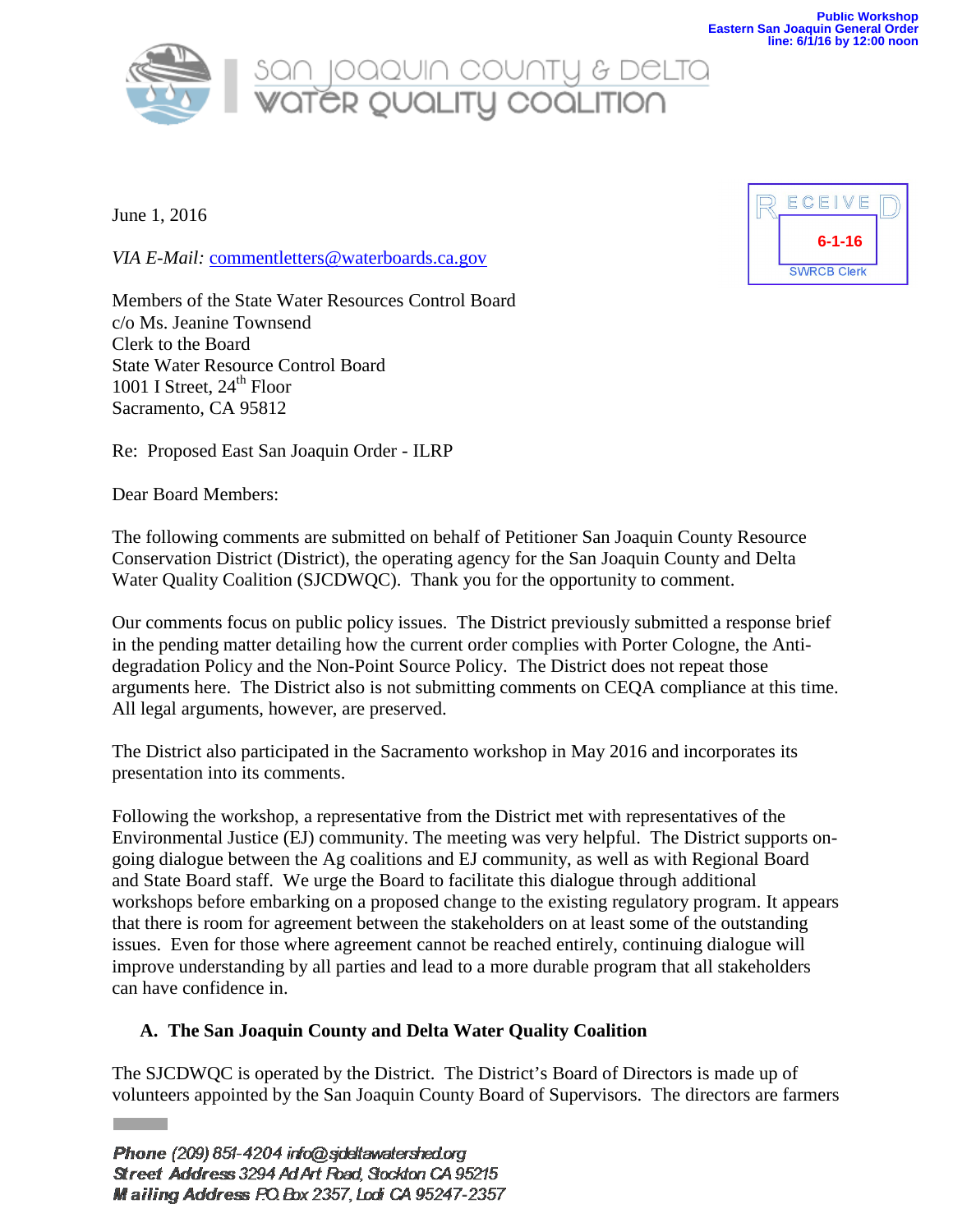and business owners from the County. The SJCDWQC covers over 500,000 acres and includes over 4,000 members. The coalition's annual budget is \$2.6 million, with membership dues set at \$5.00 per acre.

The District has been able to operate the coalition successfully for the last 12 years and has achieved notable water quality success in its area.

The District's decision to operate the Coalition was not an easy one. On balance, the District agreed to operate the Coalition to (1) provide the most efficient vehicle for area farmers to comply with the law; (2) to encourage all area farmers to participate, and to (3) improve local water quality. As the Irrigated Lands Regulatory Program has ballooned, it has become increasingly difficult to convince area farmers to continue their membership and pay the fees required to operate the program. With the currently proposed ESJ Order, the District has grave concerns that the Coalition will fall apart due to the significant increase in cost and loss of membership.

It is with this background and interest that the District submits these comments. The District wants to continue to improve water quality. To do that, the program must keep members and continue local education and management plan actions. A program that is too heavy-handed will defeat both of these goals, and water quality will suffer.

## **B. Summary of Primary Concerns**

- 1. **Timing:** The existing order is relatively new and just starting to gather groundwater data and perform analysis. A change now will result in waste and confusion – disregarding what can be learned by working with actual data collected through the Nitrogen Management Plan Reports required under the existing program. The District recommends that the existing program be allowed to work, and be evaluated, before a new program is adopted. Contrary to certain claims, the existing order does not delay progress for 10 years. In fact, the existing order requires all members to participate in educational classes, prepare nitrogen management plans and implement management practices protective of water quality. Also, all surface and groundwater is already subject to representative monitoring programs. In short – no one is able to avoid regulation under the current order – the actions required by the order are simply prioritized or of different magnitude depending on priority.
- 2. **Making Data Public**: The Proposed ESJ Order would make all information collected from all growers public, with some available in a large Geotracker database on the internet. The District and its program members strongly disagree with this approach. The goals of verification of accuracy and completeness can be achieved without violating private rights or requiring public posting of computations associated with individual member fields that are scientifically uncertain. Again, the current order already allows for public review of membership lists, lists of members who are not in good standing, and detailed reports of monitoring results and data analysis. The Regional Board can also request any document submitted by a member to the Coalition as part of an investigation.

Phone (209) 851-4204 info@sideltawatershed.org Street Address 3294 Ad Art Road, Stockton CA 95215 Mailing Address P.O. Box 2357, Lodi CA 95247-2357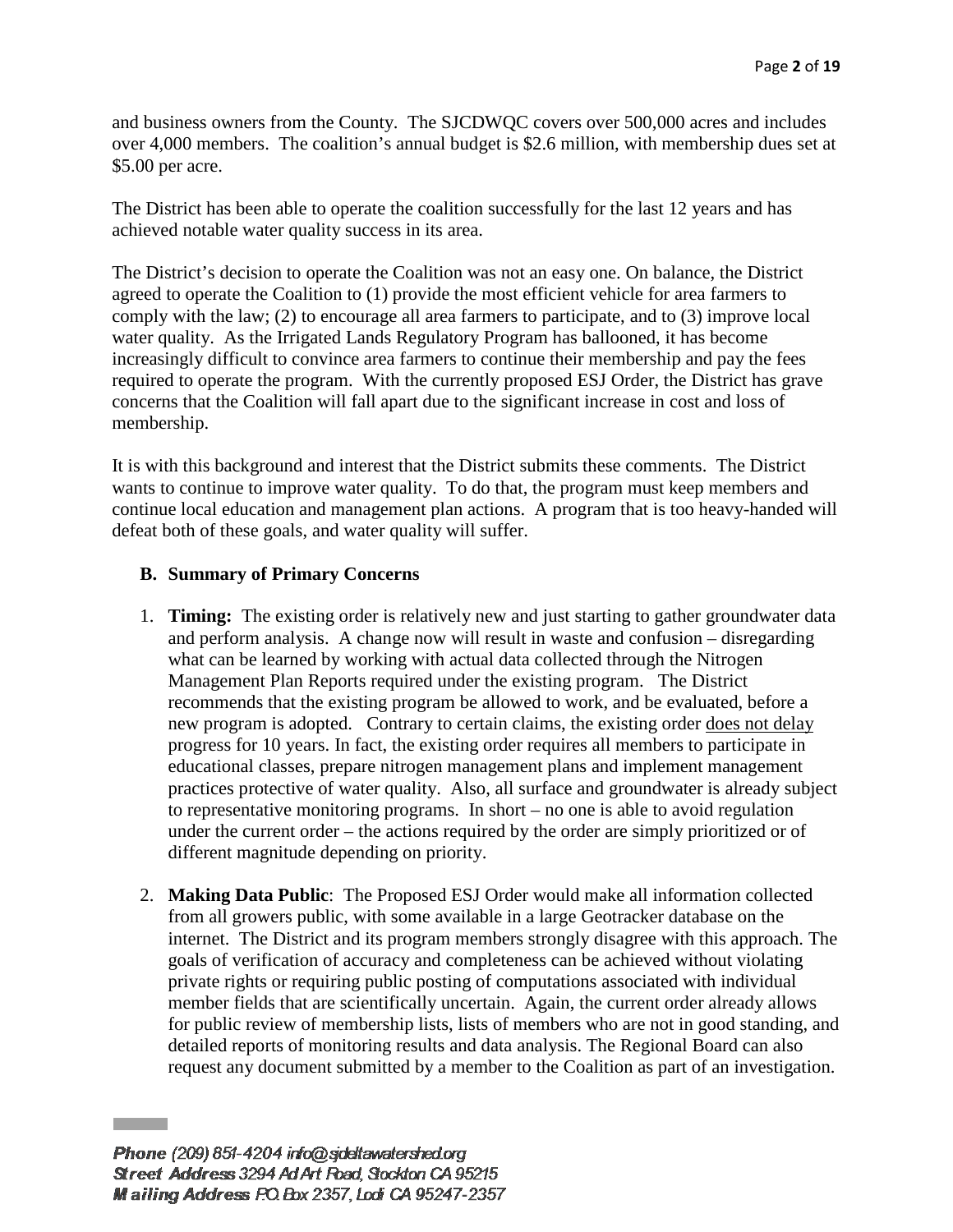- 3. **Increased Cost:** The Proposed ESJ Order expands reporting requirements for all members and expands the types of reports submitted to the Regional Board. The cost of these additional requirements has not been analyzed by State Board Staff. The District anticipates the costs will be very high and will likely require the District, if it continues as an approved third party, to double its annual membership dues from \$5/acre per year to at least \$10/acre per year. This will negatively impact membership at a key time in the program when coalitions are trying to engage growers regarding nitrogen management.
- 4. **Prioritization**: To control cost and focus resources on the areas with the most significant problems, prioritization of effort is critical. The current high/low vulnerability designations allow for this. The entire existing program is structured around these designations, which are based on detailed and expensive Groundwater Assessment Reports that have just been completed. We strongly urge the Board to maintain the prioritization approach. Our area includes the Delta, which has groundwater under artesian pressure - meaning it flows upward. There is no possibility of groundwater contamination from farming that would not be detected in the current surface water monitoring program of drainage canals from the islands. Requiring additional reporting, certifications and monitoring to protect groundwater in the Delta would be both wasteful and scientifically unsupportable. Similarly, other parts of our coalition are designated as low vulnerability due soil types, farming activities and the lack of DACs dependent on groundwater. The District does not want to spend limited resources in these areas when it should be focusing on higher priority areas.
- 5. **Drinking Water Well Testing:** The District is not willing or able to assist members or the Regional Board with drinking water well testing. Any such program should be statewide to be more comprehensive and should not be part of the ILRP.
- 6. **A/R Ratios and Performance Targets:** The Proposed ESJ Order is confusing regarding A/R ratios and determining how "outliers" will be identified and treated using statistical methods related to mean and standard deviation. The proposed process is not scientifically supported. The District is also very concerned about asking members to compute A/R. This calculation should be performed by technically skilled staff or consultants at the coalition level and provided to members.

## **C. Detailed Comments on the Proposed ESJ Order**

## **1. The Proposed ESJ Order Requires Gathering an Enormous Amount of Data, at Considerable Cost, with Minimal Identified Benefits**

The Proposed ESJ Order requires ALL Members to submit individual INMP Summary Reports and Data to the Coalitions, who then must process the data and submit the same data, with field identification, to the Regional Board. The Coalitions must also provide for secure, off-site data back-up and storage. The existing order, by contrast, allowed the Coalitions to process and analyze data, and then provide this analysis to the Regional Board, who could then ask for more information for an investigation, which the Coalitions and members must provide. Notably, the Expert Panel did not recommend that the Regional Board collect or attempt to analyze individual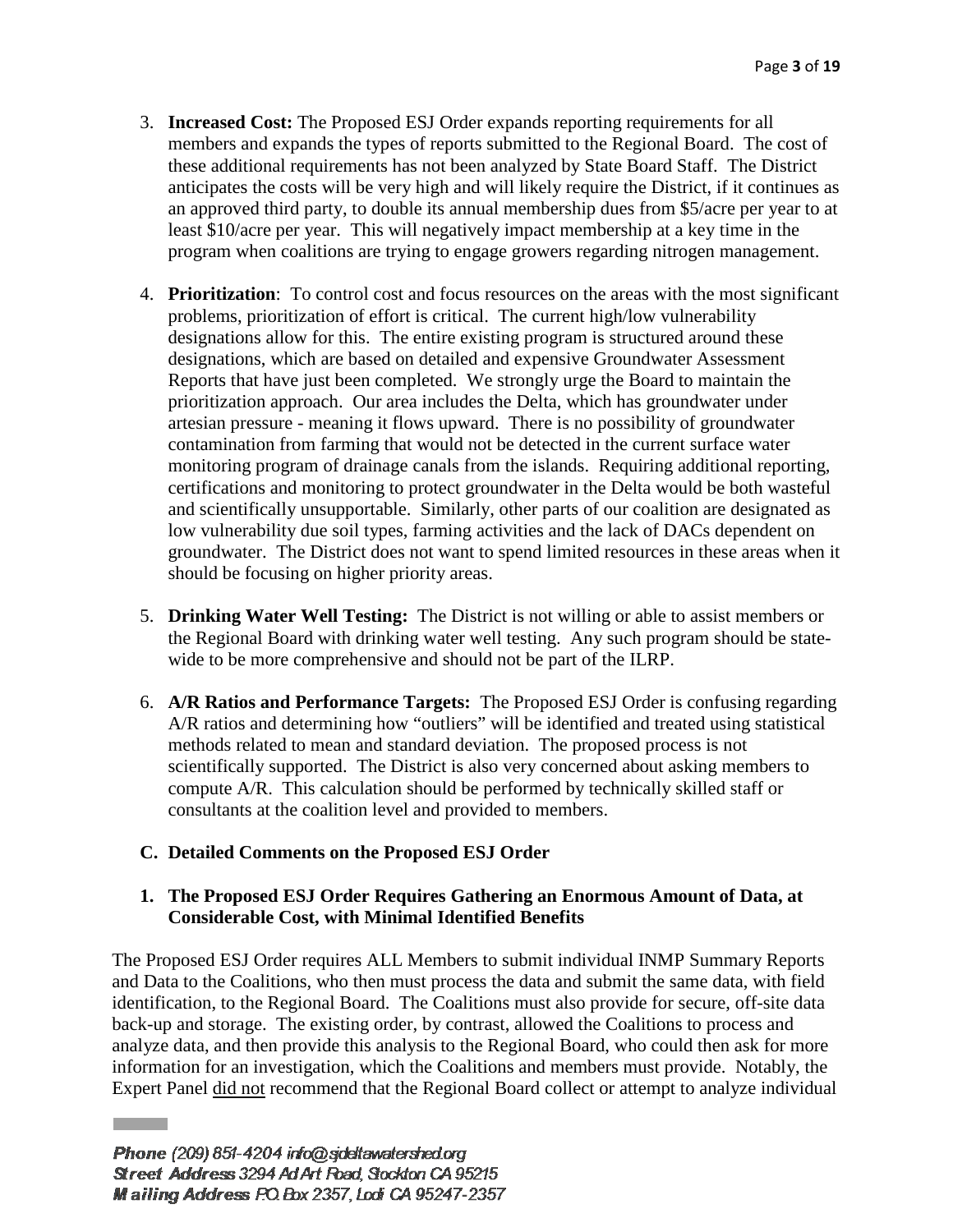field data. Rather, it emphasized the need and purpose of the local Coalitions to perform this function.

The Proposed ESJ Order acknowledges that "large" farming operations account for 17% of growers, but 80% of irrigated lands in ESJ, while medium and small operations (less than 60 acres) account for the remaining 83% of growers and 20% of lands. (Att. A at 3-4). This means that data gathering requirements that are field and grower specific create enormous amounts of information (and related expense), the bulk of which is attributable to only a small fraction of irrigated lands. This reality appears to have been ignored in structuring the new data gathering components of the Proposed ESJ Order. Rather, the Proposed ESJ Order appears to assume that "more data" = "better water quality."

This has not been the coalition's experience. More data collection means more time spent with individual members frustrated with paperwork and more time spent by coalition staff identifying errors and trying to make contact with members to correct paperwork. All of this time and effort and expense detracts from the work that actually improves water quality - monitoring and management practices education. While it may seem useful to a staff person at the State Board to be able to sort a large database to identify "solutions" to water quality problems - the real work on solutions must be done in the field.

In our experience, detection of problems in representative monitoring sites, followed by aggressive outreach to potential contributing members, implementation of management plans, and follow-up education and outreach have proven very successful in reducing or eliminating water quality problems and improving overall management practices. These efforts are labor and resource intensive, but they work. The SJCDWQC has successfully completed numerous management plans that have included the removal of copper, Chlorpyrifos, Diuron, malathion, and Dieldrin from our waterways.

State Board staff has argued in response that by staggering the deadlines for data submissions by farm size, they have addressed the increased cost/burden of the additional reporting requirements. They are missing the point. Whether all of the data is collected the first year or over the course of three years, the end result under the Proposed ESJ Order is that the coalition must collect significantly more data than it is required to do under the current order, at a higher cost - and this burden will continue year after year as soon as all of the farm size deadlines are reached. It is the higher cost of the excessive data collection that is the problem - not because there is a desire to hide the data, but because the benefits gained from its collection are so small compared to the excessive cost to collect, quality check, assess and maintain it.

Currently the District's budget for Farm Evaluation Plan and Nitrogen Management Plan and Budget efforts is over \$450,000. The District has approximately one-third of its members in high-vulnerability areas. Under the Proposed ESJ Order, this designation would be removed and the District would need to **almost double** the above budget. In addition, the District anticipates the fees charged by the State Water Board would also increase from the current \$0.75 per acre, to a projected \$5per acre. **This would result in a projected increase in the District's acreage fee to members from \$5 per acre per year to at least \$11 per acre per year taking an extra \$3 million dollars out of the local economy each year.** This is money that is no longer available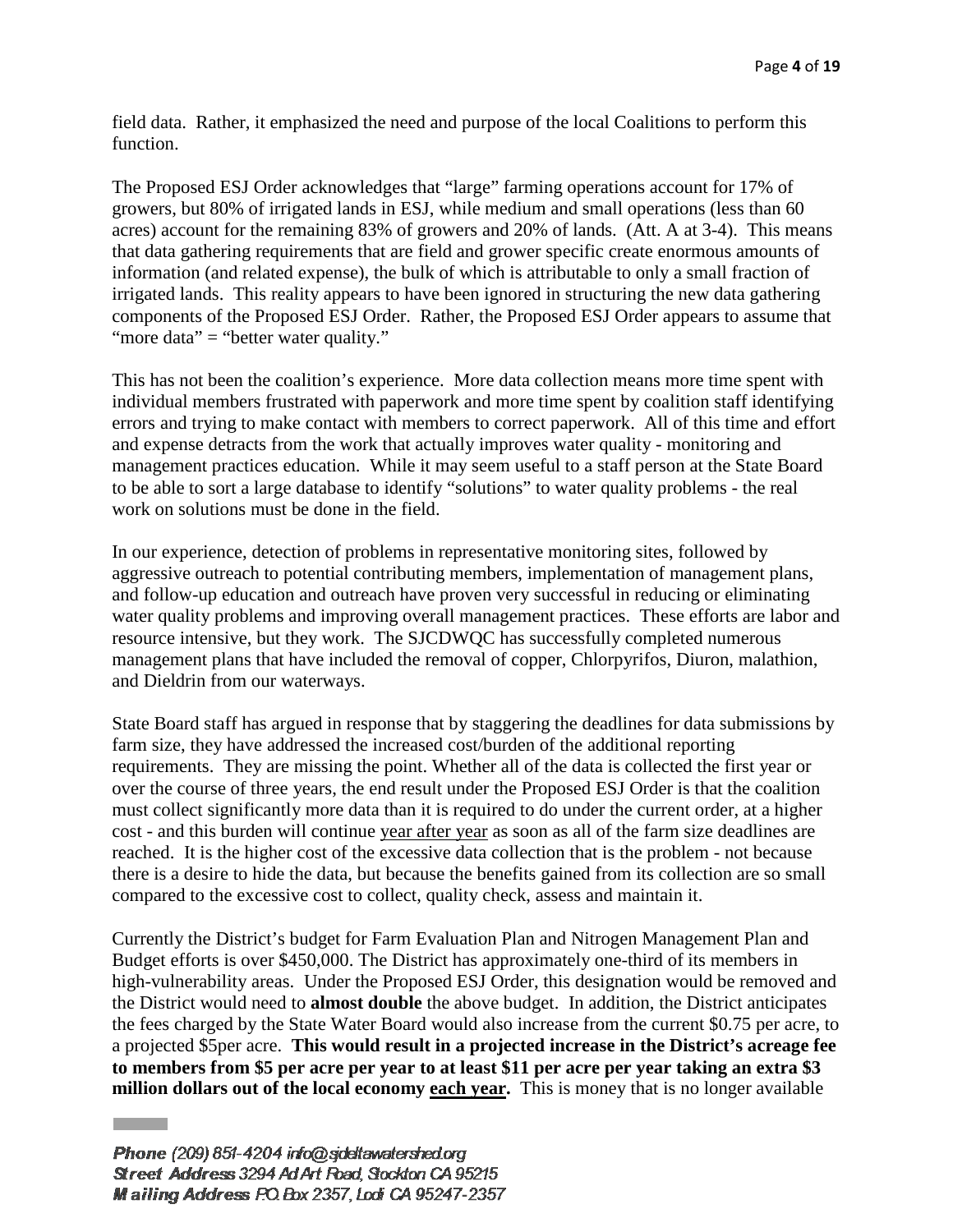to implement better management practices that are protective of water quality - such as installation of drip system or performing additional soil and foliar samples throughout the growing season.

Porter-Cologne allows the Board to require reports from potential discharges provided that "[t]he burden, including costs, of these reports shall bear a reasonable relationship to the need for the report and the benefits to be obtained from the reports." (Water Code § 13267(b)(1).) The benefits from adding the increased reporting are not justified by the costs. Staff's argument seems to be that all members, regardless of location or threat area, should be performing this elevated reporting and certification process to ensure better farming. This argument essentially removes the concept of prioritization from the coalition approach. All members are already performing nitrogen planning under the current program and are attending meetings where they will learn about management practices. Also, to the extent that monitoring indicates a problem, the reporting obligations can and will be changed under the current program.

The Regional Board should be given the opportunity to conduct investigations, as is currently provided for in the current order. If, over time, these investigations illuminate a need for individual data to be submitted to the Regional Board, the order can always be amended to allow this. The District also supports a more formal audit process for data submitted to the Coalitions to increase public trust in the work they perform. Another option would be for the Regional Board's current field investigation process to be formalized in the program, with mandatory public reports generated from the process.

# **2. The Proposed Order Significantly Increases Public Access to Field Level Data without Logical Explanation**

The Proposed Order significantly increases the amount of field level data that must be provided to the Regional Board and potentially made available for public review:

| <b>Existing ESJ WDR:</b>             | <b>Proposed ESJ WDR NEW Information:</b>         |
|--------------------------------------|--------------------------------------------------|
| Member name and mailing address      | Whether the parcel a small, medium, or           |
| All APNs covered by Membership       | large farming operation.                         |
| County where each parcel is located  | When a Member's drinking water well<br>$\bullet$ |
| Section, township, range of each APN | exceeds standards for nitrates                   |
| Irrigated acres per APN              | Crops grown on each parcel                       |
| Contact name & number of individuals | Acreage of each crop                             |
| authorized to provide access to the  | Crop yield                                       |
| parcel.                              | Total nitrogen applied through                   |
|                                      | irrigation water, synthetic fertilizer, and      |
|                                      | organic amendments;                              |
|                                      | Nitrogen removed via harvest or<br>$\bullet$     |
|                                      | sequestered in permanent wood of                 |
|                                      | perennial crops                                  |
|                                      | Nitrogen applied/removed ratio                   |

Phone (209) 851-4204 info@sideltawatershed.org Street Address 3294 Ad Art Road, Stockton CA 95215 Mailing Address PO Box 2357, Lodi CA 95247-2357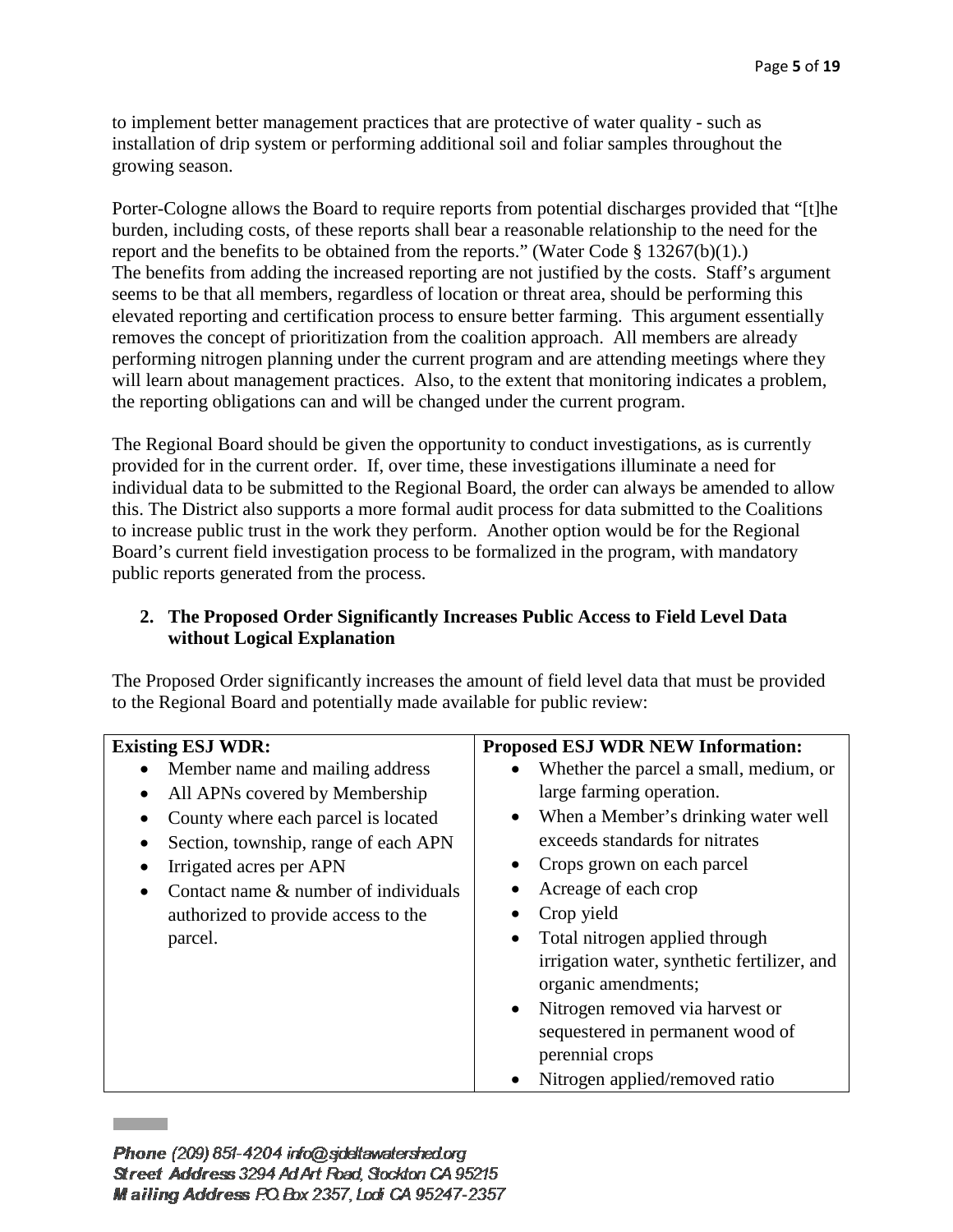| Nitrogen applied/removed difference               |
|---------------------------------------------------|
|                                                   |
| If average nitrogen applied/removed<br>$\bullet$  |
| ratios were exceeded on the parcel                |
| • Pesticide management practices                  |
| Irrigation management practices                   |
| Nitrogen management practices<br>$\bullet$        |
| Sediment/erosion control practices                |
| Erosion risk on parcel                            |
| Drainage areas and receiving waters for<br>parcel |
| • If the parcel is located in a                   |
| SQMP/GQMP                                         |
| The location of all in-service and                |
| abandoned wells on the property.                  |
|                                                   |
|                                                   |

Staff's Proposed ESJ Order (page 41) provides two reasons for the additional field-level reporting requirements - neither of which are persuasive.

*Staff Reason 1: To support development of acceptable multi-year A/R ratio target values for crops grown in the Eastern San Joaquin Watershed.* 

**Response:** Staff's proposal is a step backward in protection of groundwater quality. The Regional Board does not have the tools to develop scientifically supportable A/R ratio target values for different crops in each watershed. Receiving field level data from every member will not facilitate this work. Rather, it would only allow for ratios to be computed that reflect current practices - without any connection to whether these practices are protective of water quality.

By contrast, the existing program requires the coalitions to "collect sufficient data to describe irrigated agricultural impacts on groundwater quality and to determine whether existing or newly implemented management practices comply with the groundwater receiving water limitations of this Order." (Attachment A or Order R5-2012-0116R4 - Information Sheet, at 15). The coalitions are required to reach this goal through the Groundwater Quality Assessment Report, Management Practices Effectiveness Program and Groundwater Quality Trend Monitoring Program. If trend monitoring illustrates a lack of progress, the coalitions' efforts at identifying protective management practices and member implementation of these practices must be changed to achieve improvement. There is an iterative and interactive process between the coalitions and the Regional Board built-in to the current order to ensure management practices are identified, implemented and achieve water quality goals. See Att. A at 15-16).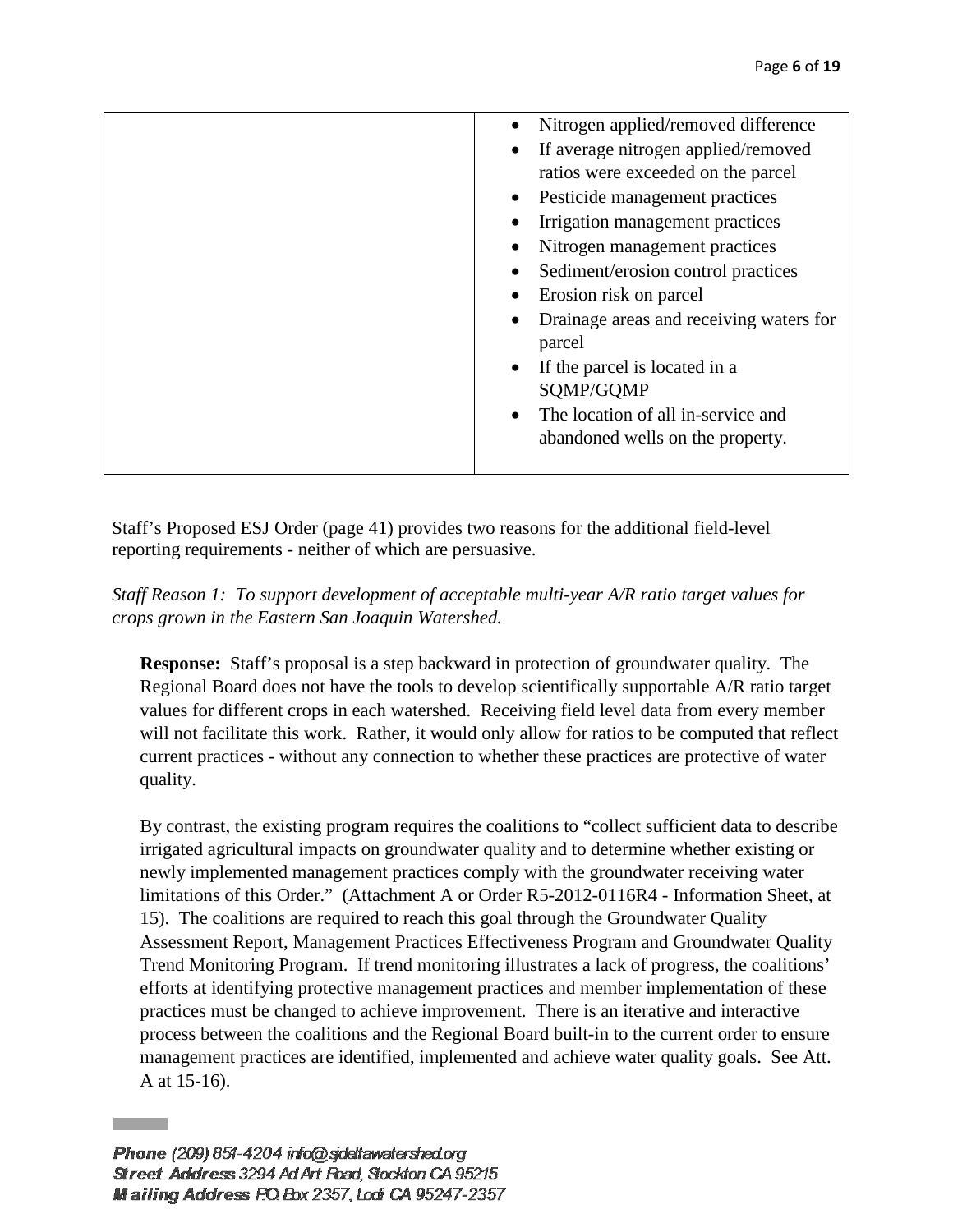Finally, staff argues that posting individual field level data to the web will allow other researchers, environmental justice groups, and local agencies to work with the data to advance science. (Proposed ESJ Order page 40) The District agrees that assistance from universities and other public agencies could be valuable as part of the MPEP process. However, this assistance can and should be provided cooperatively with coalitions and the Regional Board - it should not be forced upon members whose personal data is at risk. The current order does not prohibit this type of coordinated research and we are unaware of any instance where a research group has offered cooperative scientific research and been denied by a coalition.

# *Staff Reason 2: To inform whether implemented nitrogen management practices are achieving the appropriate water quality results, and allow for appropriate oversight when they are not.*

**Response:** All experts agree that water quality information gained from trend groundwater monitoring cannot be directly causally linked to individual, current field level management practices. Rather, it is the broader township level analysis over time, compared to trend monitoring results over time, that is meaningful. This is precisely what is already required in the current order. (See discussion above - Attachment A pages 15-16). There is no scientific justification for a more granular approach to verification of cause and effect when it comes to groundwater, nor did the Expert Panel endorse such an approach.

Further, the current order already requires the coalition to design and implement a Groundwater Quality Management Plan (1) where there are water quality exceedances, or (2) where there is a trend of degradation that threatens a beneficial use, where irrigated lands may cause or contribute to the groundwater quality problem. **The GQMPs are the key mechanism under the current order to ensure discharges from irrigated lands are meeting receiving water limitations. The GQMP must identify management practices to be implemented, the timeline for implementation and milestones to be achieved, monitoring to ensure compliance and results under the plan, and regular reporting to the Regional Board. GQMPs must be approved by the Executive Officer and must be circulated for public review. (**Attachment A at pages 18-20).

The coalitions are already working diligently on their GQMPs because they understand that the plans are the key method for oversight and enforcement under the current program. Many stakeholders and even State Board staff have commented that the current order does not contain milestones or enforceable criteria - yet the significant requirements of the GQMPs appear to be ignored.

Again, we urge the State Board to allow the current program to function as intended. If the coalitions fail to create and implement the GQMPs as required by the current order,

Phone (209) 851-4204 info@golettawatershed.org Street Address 3294 Ad Art Road, Stockton CA 95215 Mailing Address P.O. Box 2357, Lodi CA 95247-2357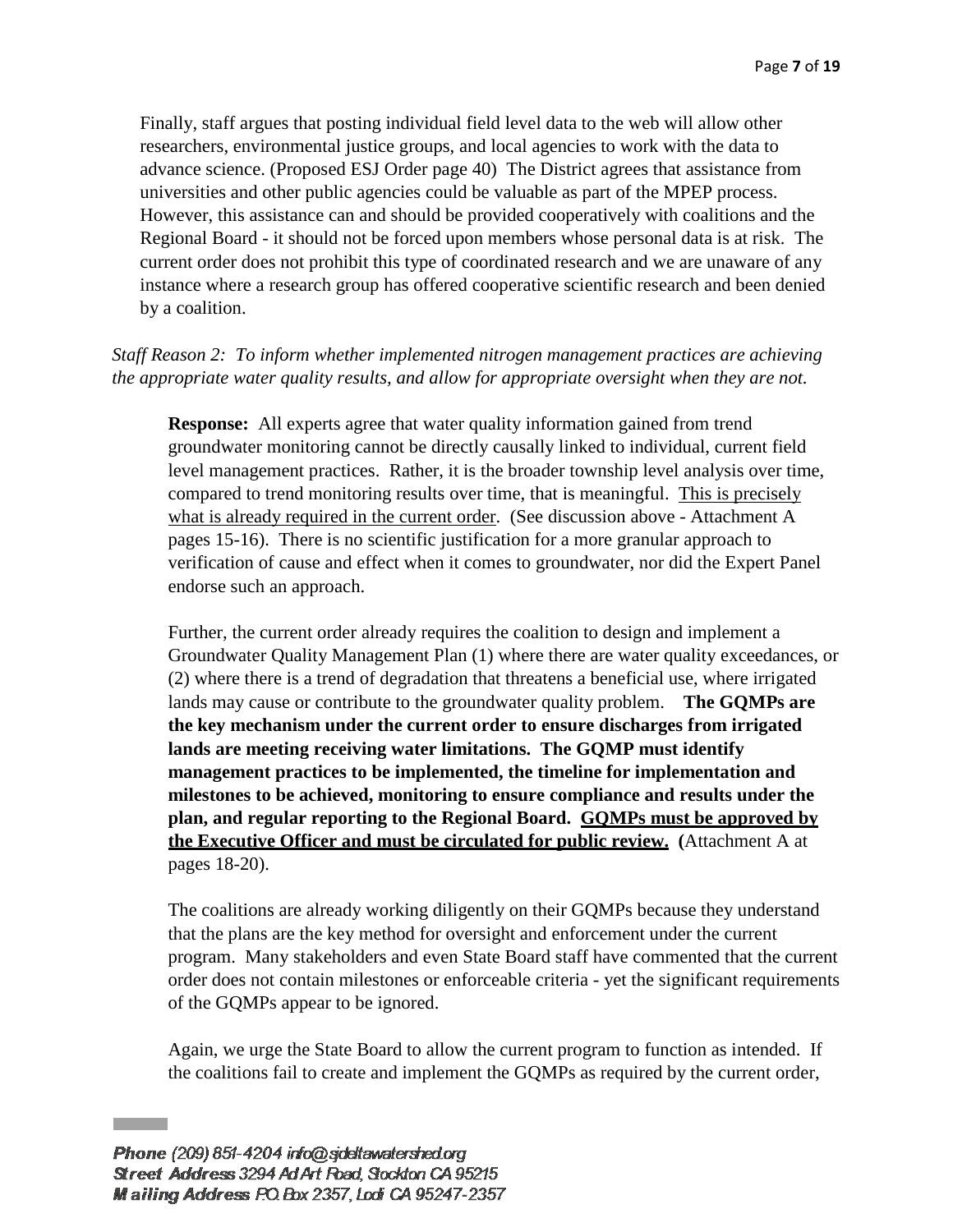that would be the time to step in and change the process - but not now when we are already working on a viable and defined process for improvement.

## **3. The Requested Data is the Type of Data Protected from Disclosure in Other Contexts**

There are a number of state and federal statutory schemes that protect similar data from public disclosure. For example, data submitted to the United States Department of Agriculture through participation in the Department's programs are protected from disclosure under the Freedom of Information Act. (7 U.S.C. § 8791(b)(2).) Federal courts have repeatedly upheld this provision in denying Freedom of Information Act requests. (*Central Platte Natural Resources Dist. v. U.S. Dept. of Agriculture* (8th Cir. 2011) 643 F.3d 1142, 1148; *Center for Biological Diversity v. U.S. Dept. of Agriculture* (9th Cir. 2010) 626 F.3d 1113, 1116-17.)

On the state-level, the California Public Records Act specifically exempts from disclosure "[g]eological and geophysical data, plant production data . . . or market or crop reports, that are obtained in confidence from any person." (Gov. Code § 6254(e).) Courts have explained that the privacy considerations behind this exemption stem from "the financial confidentiality of growers' enterprises." (*Uribe v. Howie* (1971) 19 Cal. App. 3d 194, 212 (discussing disclosure of information related to pesticide use reports). Because there is standardized pricing in commodity markets, information about crop type, crop acreage, and crop yield can be used to estimate a growers' income - which is private financial information. (*Ibid*.) Also, data on crop type, crop acreage, and crop yield can be used to interfere with futures trading on commodity markets. (*Ibid*.)

# **4. Members Legitimately Fear "Shake-down" Litigation**

Our District and members have serious concerns that submitting field level data to the Regional Board will serve only one purpose - facilitating third party threats of litigation to "shake down" financial settlement payments. This is precisely what has happened in the dairy industry. These third parties use the public data to essentially black-mail landowners into paying off the third party to avoid litigation because the cost to defend even a frivolous lawsuit is typically more than the shake-down payment. The public database essentially acts as a litigation discovery tool for the plaintiffs' bar - allowing them to send out form letters to numerous potential defendants in order to "shake-down" significant settlement payments.

The third party threats DO NOT aid in improving water quality. Rather, they make growers hesitant to participate in the coalition for fear that they will be targeted for black-mail threats when their reported data is viewed out of context. This is especially true at this point, when the crop coefficients have yet to be developed and the "R" portion of the A/R and A-R computations are scientifically unsupported.

# **5. The State Board does not need to make Field Level Data Public to Comply with the Non-Point Source Policy or the Anti-Degradation Policy**

The District agrees that collecting some information about nitrogen management practices in

**Contract**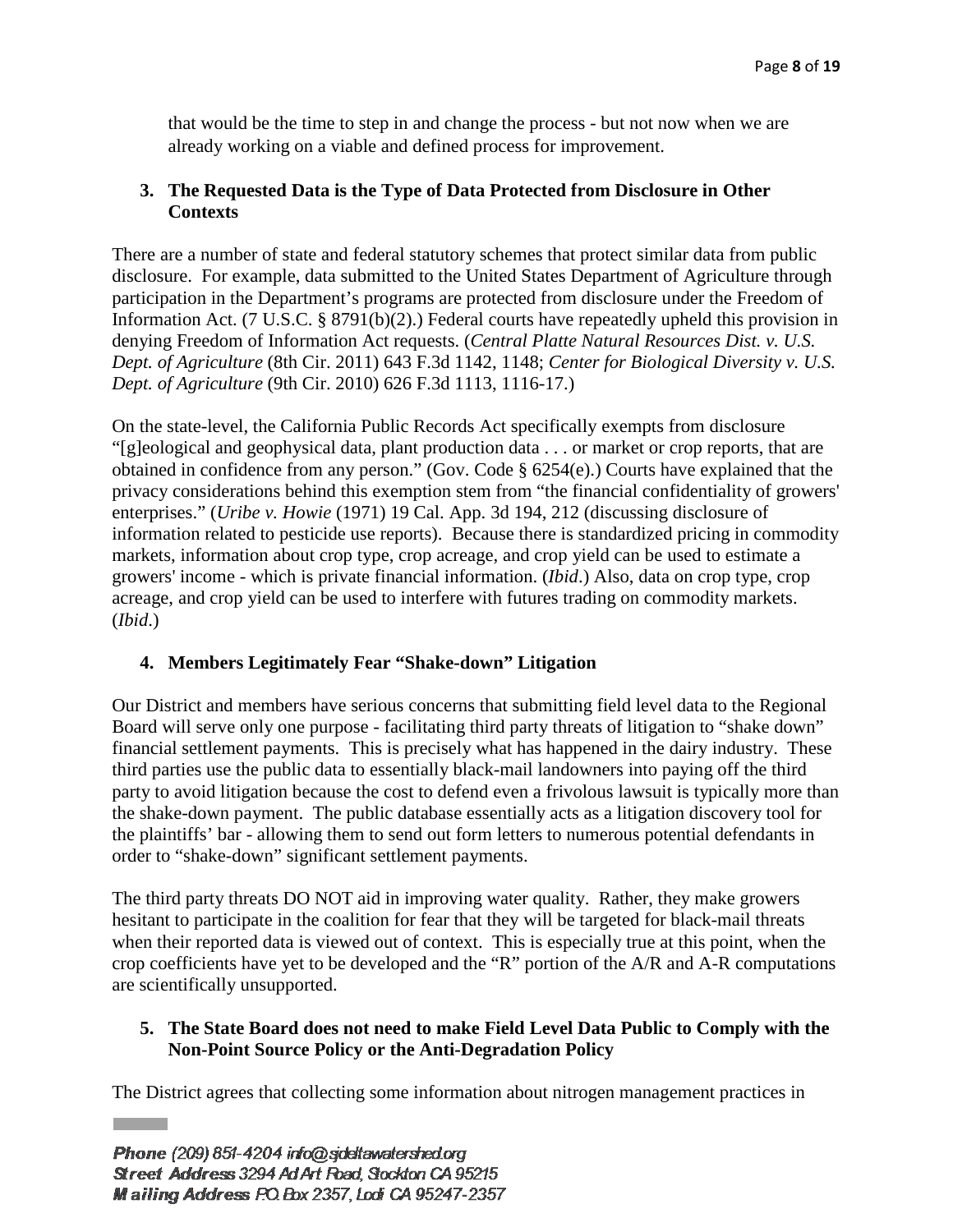high vulnerability areas can be helpful in assisting the coalitions and the Regional Board in research, education and outreach to (1) understand which practices are most protective of water quality, and (2) work to ensure all members are implementing those practices to protect and improve water quality. Yet, this can be accomplished without violating the privacy rights of all members.

The existing program requires coalitions to identify the management practices that are protective of water quality and members to implement those practices. The concern appears to be that the current order to too vague as to precisely how and when this will occur. We suggest that instead of retooling the program in its infancy, the State Board establish more concrete benchmarks to evaluate performance to resolve this concern.

## *The District stands ready and willing to sit down with staff and other interested parties to propose reasonable benchmarks to add certainty to the order.*

## **6. Elimination of the High/Low Vulnerability Designations**

The District spent in excess of \$300,000 on a Groundwater Assessment Report (GAR) to identify high and low vulnerability areas. The other 14 Central Valley Coalitions spent similar sums. The GAR's posted on the Regional Board's website represent the most current and comprehensive assessment of Central Valley groundwater conditions ever assembled. Yet, neither the Expert Panel, nor the staff who are proposing this new order, reviewed the GARs. This is troubling.

Without taking the time to review the most current and comprehensive analysis available on groundwater in the Central Valley, staff is recommending a wholesale abandonment of the high/low vulnerability designation in the current orders in favor of a new regulatory program that will essentially require the same costly reporting and certification requirements for all members, regardless of risk, size or other practical factors.

For the SJCDWQC, we disagree with the elimination of the two designations. We note, however, that this is an issue that should be decided by the Regional Board on a case by case basis. While it makes sense in our coalition to have the distinction, there may be other areas where it does not. Our GAR identified significant areas of low vulnerability, including the Delta where groundwater is artesian – meaning it flows upward instead of down and cannot be influenced by nitrates that leave the root zone. Rather, these nitrates, if any, are found in surface drainage water. In the SJCDWQC, we have tested for nitrate in surface water for years and have never had an exceedance in the Delta.

Thus, the low vulnerability designation was logical for our Coalition, because it allowed us to focus resources for nitrogen management in the areas that needed it most, and not waste precious resources in areas where nitrogen is not and cannot be a problem for groundwater.

The District agrees with the Expert Panel that nitrogen management is important for all farmers in all areas in order to ensure good farming practices. However, the question for purposes of this regulatory program is different. The question is not whether it is important to understand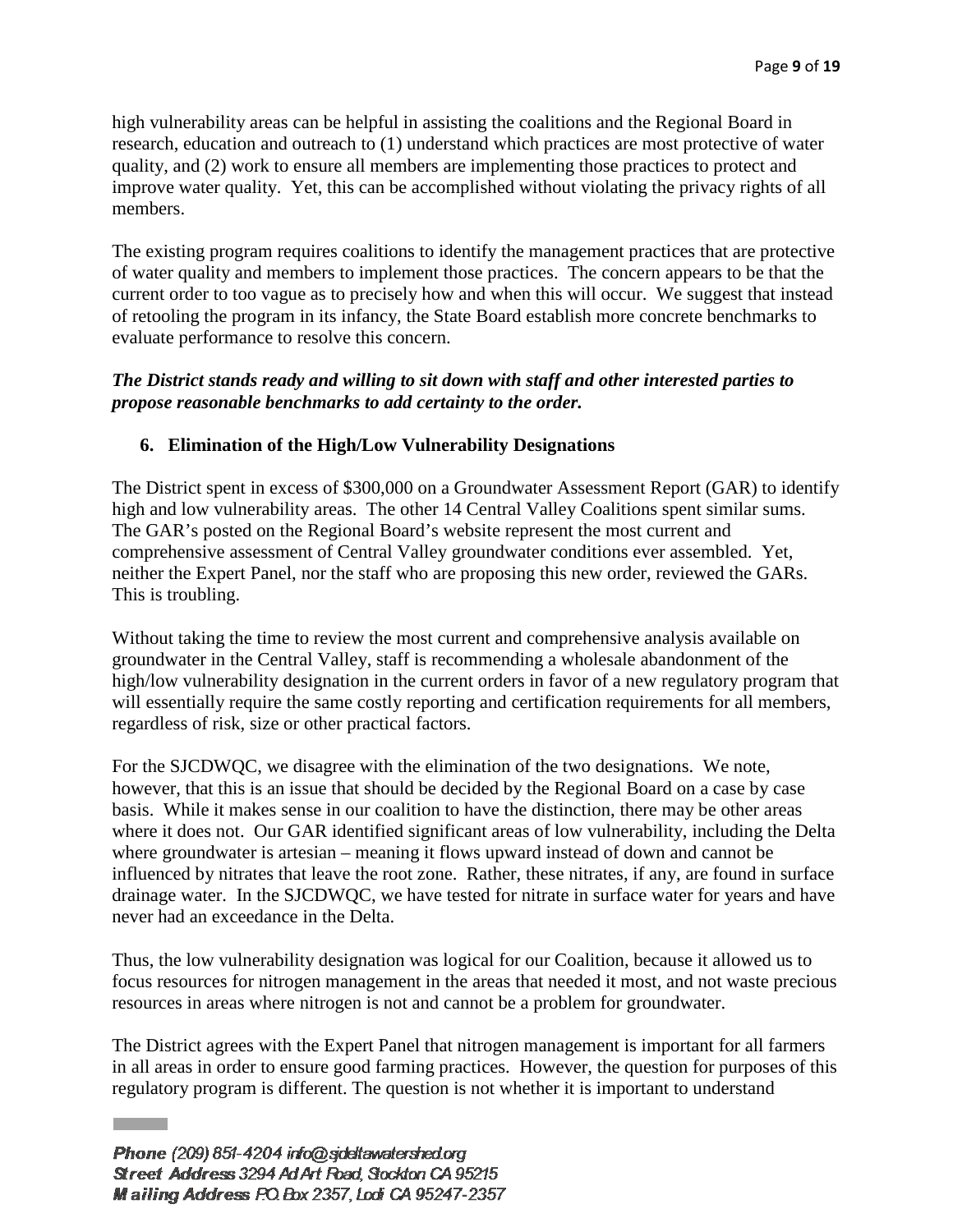nitrogen for farming, but whether and to what extent it should be regulated as part of comprehensive program that must be implemented with limited resources and in a manner that will achieve meaningful results. The development of the high and low vulnerability areas within each coalition region was the result of a significant amount of sophisticated analyses on factors that could result in contamination of groundwater. The Expert Panel's criticism of vulnerability designations was made without reviewing the ESJWQC Groundwater Assessment Report, or the SJCDWQC Groundwater Assessment Report.

The designation of high vulnerability/low vulnerability areas included more than is captured in the characterization on page 22 of the Review of the ESJWQC General Order. The statement that vulnerability is based on areas with current exceedances of water quality objectives or applicable trigger limits is not entirely correct. The designation of high vulnerability also includes several conditions such as soil infiltration rates and depth to groundwater as additional components of a sophisticated statistical analysis. These factors were included to anticipate where within the Coalition region, degradation of groundwater quality could occur. The SJCDWQC used the DRASTIC model developed by US EPA as a method of evaluating the potential for future degradation of groundwater quality. The DRASTIC model has been used as the basis for analyses presented in peer reviewed publications and is seen as a technically sound and scientifically defensible tool for evaluating conditions leading to the potential for groundwater degradation.

Because the ESJWQC and SJCDWQC GARs were being developed during the Expert Panel process, they were not reviewed by the Expert Panel. Consequently, the finding that these studies were "vague, ambiguous, circular, and not supported by sound technical rationale" was premature. In fact, the designation of high vulnerability areas by both Coalitions was supported by a sound technical rationale, and was not vague, ambiguous, or circular. Unless the Expert Panel reviews the scientific basis for the vulnerability designations for all GARS, its challenge of the vulnerability designations has no scientific basis and their opinion and conclusions should be disregarded.

The District strongly recommends that the State Board retain the High and Low Vulnerability designations so that coalition resources can be focused – at least in the early years of the groundwater portion of this regulatory program. The order requires trend monitoring of groundwater - which will identify whether problems areas are changing and will allow for adjustment as the program continues.

## **7. Global Certification of Irrigation and Nitrogen Management Plans**

The Proposed ESJ Order would require that all members have a certified INMP. There is a large cost associated with certification, both to the member and to the Coalition who must train members to self-certify.

The District questions the need for global certification or the need for all members to have certified plans, a least initially. We recommend that certification only be required for plans in high vulnerability area and for large growers. Alternatively, the certification requirement should be delayed several years for low vulnerability area or medium and small growers. This will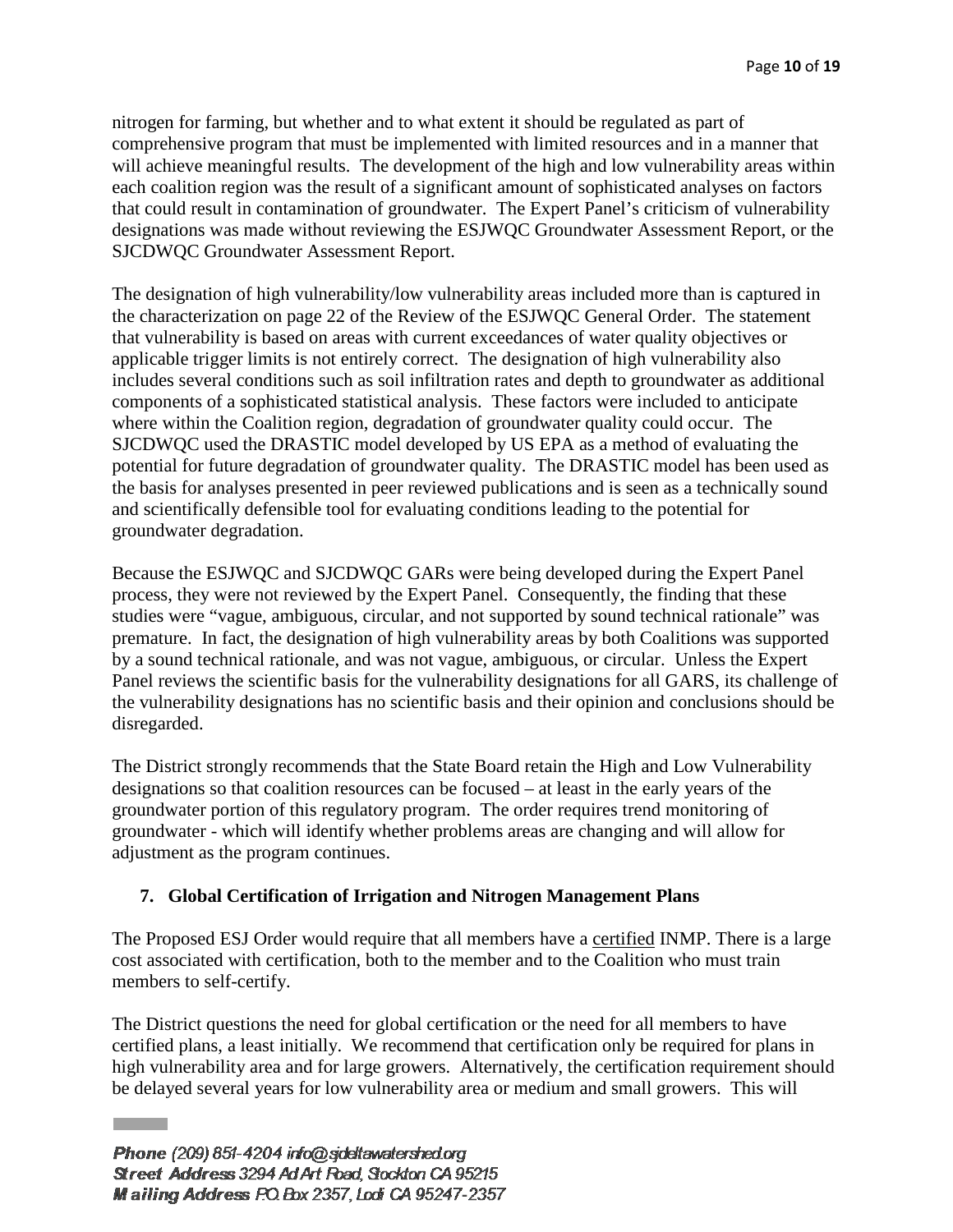provide additional time for members and coalitions to complete required training. There are simply insufficient local resources to properly train and certify all plans as currently set forth in the Proposed ESJ Order.

Further, the State Board has not evaluated the costs associated with global certification of all plans.

## **8. Coalition Provision of Crop-Specific Nitrogen Coefficients**

The Proposed ESJ Order requires the Coalitions to develop crop-specific nitrogen coefficients for all crops in the coalition area for use in determining if growers are applying too much nitrogen. The costs associated with developing crop-specific nitrogen coefficients for all crops have not been evaluated.

The District understands that the research required to perform this task will be significant, and has not been evaluated by the State Board or the Regional Board. The District believes it will take many years to develop these coefficients. The details of how this work should be scheduled and prioritized is truly a matter that should be left to the Regional Board, working with the coalitions, with adequate transparency and accountability to the public, of course.

## **9. Nitrogen Plan Template Changes**

The NMP template is meant to be a planning tool for growers as they address their fertilizer needs in the upcoming growing season. After the season, they complete the actual fertilizer additions and report the results to the Coalition through the Nitrogen Summary Report. Irrigation management planning is not well integrated into the plan and it is not clear how the information is supposed to improve irrigation management. Providing the amount of water that is expected to be applied during the growing season would result in either a guess or a standard value. Unfortunately, applied water can't be planned like nitrogen applications because irrigation is based on factors such as soil moisture and/or daily ET. Extremely hot irrigation seasons can result in a greater water demand which can't be captured by boxes  $12 - 15$  in the INMP. Consequently, the request for irrigation information is not useful for planning purposes.

Staff's Proposed ESJ Order also contemplates that members will perform the calculation of A/R and A-R. The District strongly disagrees that this calculation should be performed by members because of the risk of inaccurate computation. Although it may appear that this is a relatively simple task, for a large number of growers the conversions/calculations required to generate the N removed value (R) from Yield, are formidable. A large number of growers in coalitions are older, non-english speaking or lack advanced mathematics education. A preliminary review of nitrogen summary report data provided to the SJCDWQC by growers under the current order indicates that even the calculation of A/Y presents sufficient challenges and that significant follow-up and correction will be required.

The District strongly recommends that the Coalitions to calculate A/R and A-R from the A and A/Y information that is provided and then return those calculations to the grower, as is provided in the current order. This practice allows the grower to see their A/R and A-R values in the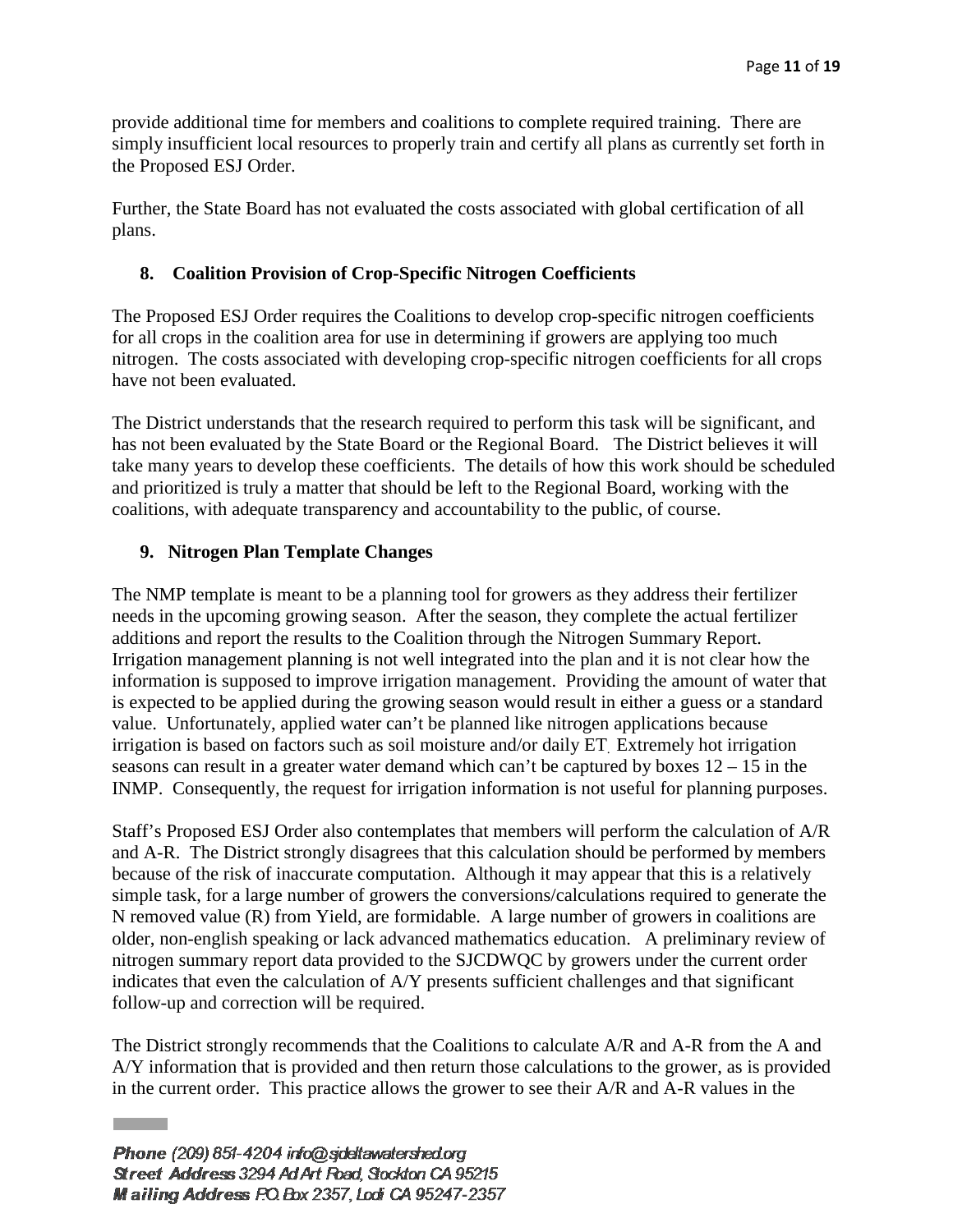context of other members who are growing the same crop in their region. The ratio and difference statistics are calculated to help the grower in planning. Given that there are no A/R or A-R values that have been established as reasonable targets (despite the insistence by some who are unfamiliar with the science of what actually happens to nitrogen in a field - that A/R should be 1.0 and A-R should be 0), the grower would be performing an exercise that does not provide any positive input into the management of their operation.

## **10. Method for Determination of A/R and A-R "Outliers"**

Staff's recommendation is to identify A/R and A-R outliers as those who fall "1 standard deviation from the mean." There is mathematical fallacy in using this method if the goal is to identify those whose management practices are truly problematic.

First, there will be growers who are more than one standard deviation above and below the mean. We assume there is not a desire to call a member in the "below" category an "outlier".

Second, there is no relation between the arbitrary cut-off of one standard deviation from the mean and management practices that are protective of water quality - this is a purely arbitrary cut-off. The problem with any fixed metric (e.g., 1 standard deviation above the mean,  $90<sup>th</sup>$ percentile) is that it forces a certain number of growers into the "outlier" category regardless of whether or not their management practices are good or bad. It also forces the remainder of the growers in the dataset into a non-outlier category regardless of the merits of their performance. For example, an academic institution reports that it is possible to achieve an A/R of 1.5 taking into account losses to denitrification and volatilization. Growers implement practices that improve their performance and are able to bring their A/R to below 1.5. Using 1 standard deviation as the sole determinant of being out of compliance dictates that a fixed portion of the grower population will always be considered out of compliance even if their A/R ratios are well below the 1.5 target established with scientific study. This is illogical.

The following numeric examples illustrate this point. In the first example, out of the 11 growers, the mean is about 1.45, the standard deviation is .24, and two growers are above 1 standard deviation. The second table is after improvements in performance. The mean is 1.09, the standard deviation is .04, but there are still two growers above the standard deviation even though their performance is extremely good.

Bigger sample sizes mean more growers outside of the standard deviation. If you had 100 growers, about 16 of them would be outliers. Although you can't have 1.6 of a grower, for every 10 growers included in the calculations, you guarantee that 1.6 of them are outliers, regardless of their performance.

Phone (209) 851-4204 info@sideltawatershed.org Street Address 3294 Ad Art Road, Stockton CA 95215 Mailing Address P.O. Box 2357, Lodi CA 95247-2357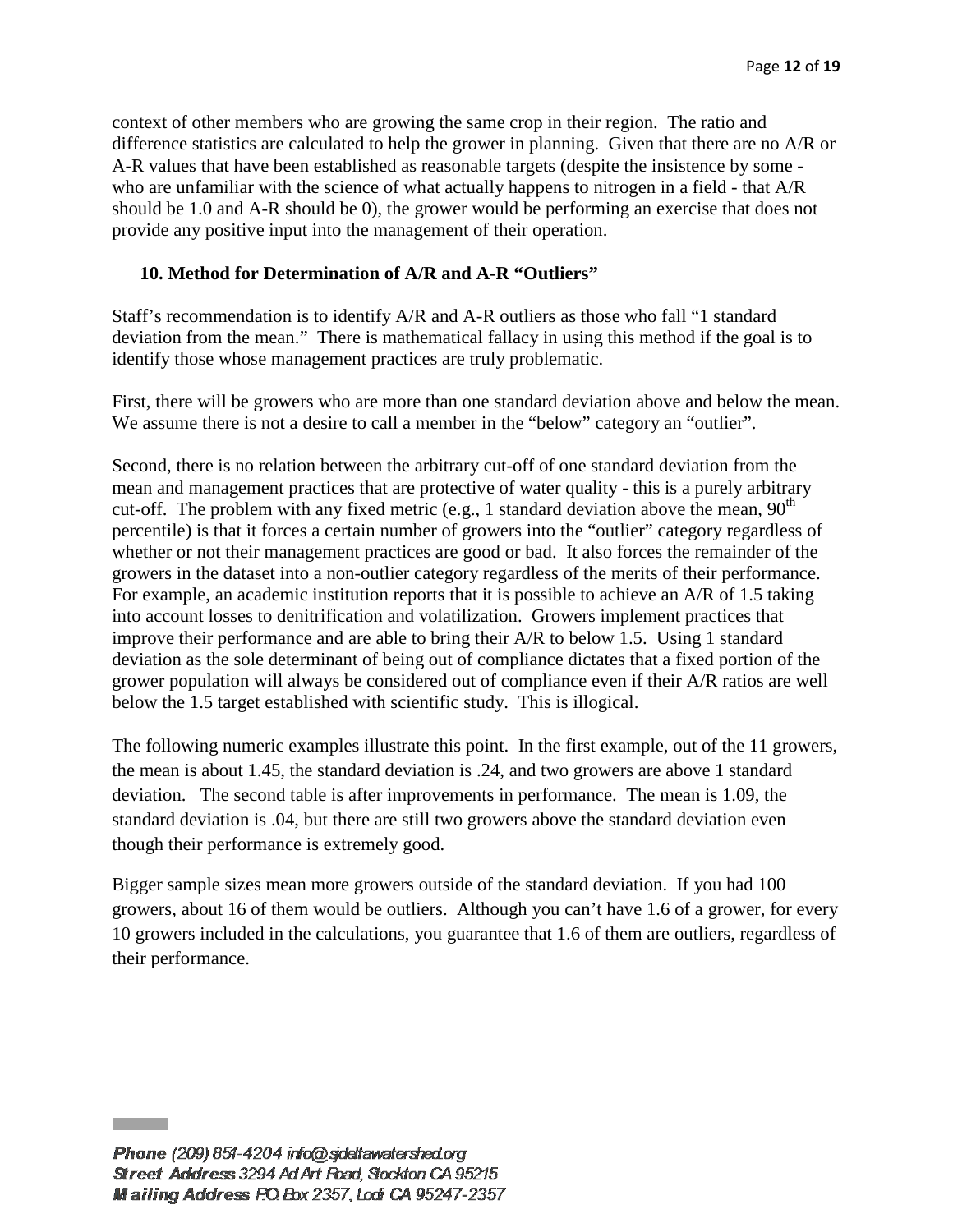| A   | $\mathsf R$ | A/R      | <b>Outside</b> |
|-----|-------------|----------|----------------|
| 200 | 180         | 1.111111 | N              |
| 250 | 200         | 1.25     | N              |
| 225 | 196         | 1.147959 | N              |
| 195 | 145         | 1.344828 | N              |
| 400 | 220         | 1.818182 | Y              |
| 360 | 215         | 1.674419 | N              |
| 280 | 200         | 1.4      | N              |
| 350 | 225         | 1.555556 | N              |
| 225 | 145         | 1.551724 | N              |
| 310 | 175         | 1.771429 | Y              |
| 270 | 210         | 1.285714 | N              |
|     |             |          |                |
|     | Mean        | 1.446447 |                |
|     | Stdev       | 0.24438  |                |
|     | Mean+SD     | 1.690827 |                |

**Contract**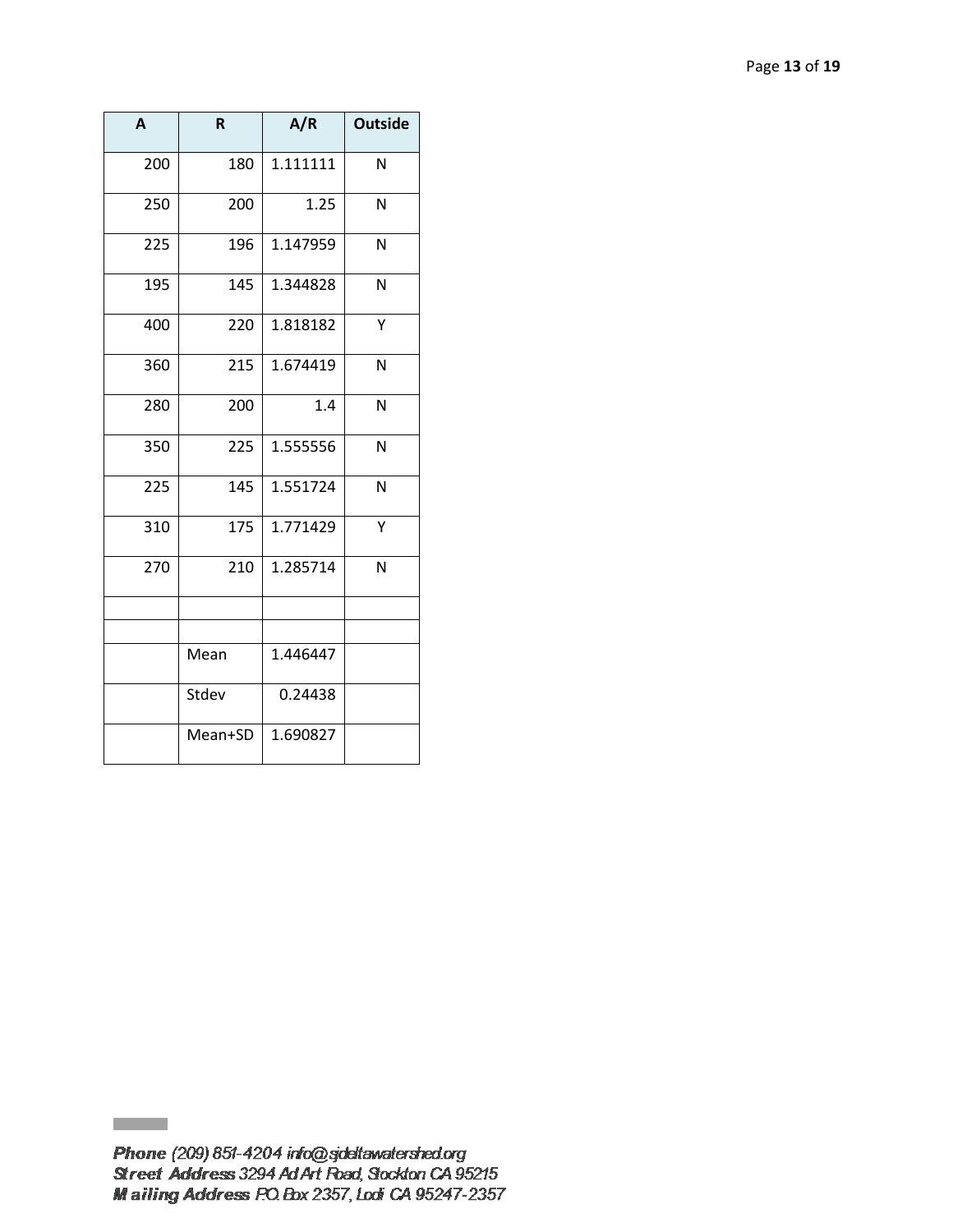| A   | R       | A/R      | <b>Outside</b> |
|-----|---------|----------|----------------|
| 200 | 190     | 1.052632 | N              |
| 250 | 240     | 1.041667 | N              |
| 225 | 200     | 1.125    | N              |
| 195 | 175     | 1.114286 | N              |
| 240 | 220     | 1.090909 | N              |
| 240 | 215     | 1.116279 | N              |
| 225 | 200     | 1.125    | N              |
| 250 | 225     | 1.111111 | N              |
| 225 | 195     | 1.153846 | Υ              |
| 200 | 175     | 1.142857 | Υ              |
| 225 | 220     | 1.022727 | N              |
|     |         |          |                |
|     | Mean    | 1.099665 |                |
|     | Stdev   | 0.042752 |                |
|     | Mean+SD | 1.142417 |                |

This problem is exacerbated by our lack of understanding of what an appropriate A/R is for essentially all of the crops grown in the Central Valley. Growers will be responsible for improving performance to reach a target that is currently not known.

The District recommends allowing the Coalition to develop its own program of outreach where growers are evaluated based on their performance and their improvement in performance. The Coalition will work with the Regional Water Board to develop the appropriate metrics for evaluating improvement in performance taking into consideration the recommended amount of fertilizer provided in guidance from CDFA or UCCE. This program, and its success or failure, will be subject to public review and scrutiny just as it currently is under the existing order.

**It is only after this data is collected and analyzed, that a proper measure of performance can logically be identified.** Staff's current effort to identify performance measures before there is a meaningful dataset or any results from the Management Practices Effectiveness Program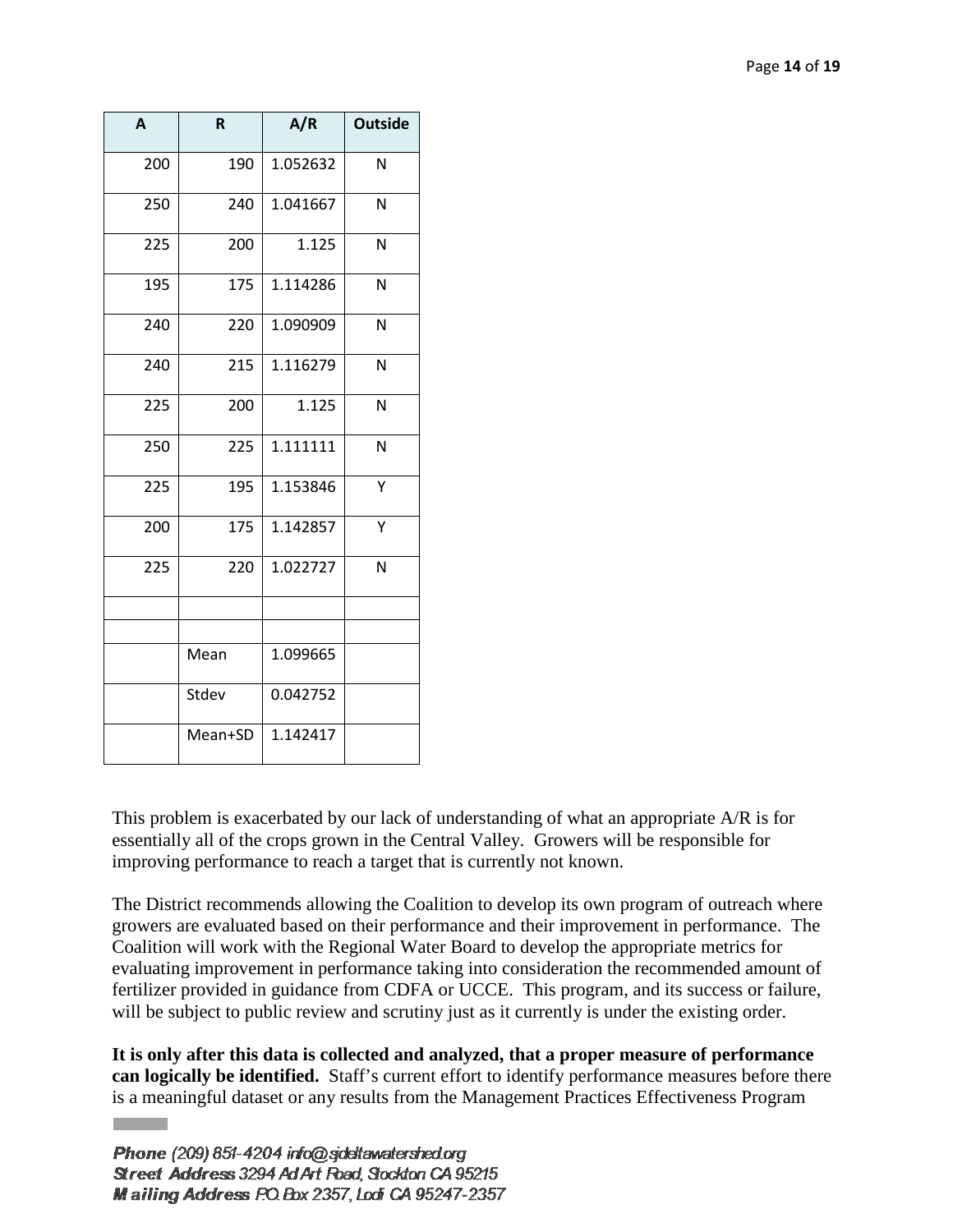(MPEP) is simply premature.

Finally, staff recommend that the Regional Board develop the A/R performance targets. We strongly disagree with this approach. The Regional Board does not have the expertise or field experience with agriculture to develop scientifically supportable A/R ratio performance targets. Rather, as a regulatory agency, it can and should critically assess the work and proposals of the coalitions and engage its own experts as necessary as part of this process – which is already provided for in the current order.

# **11. GQMP Triggers - Reliance on DPR GPAs and State Board HVAs would be a less rigorous and scientifically inferior method of determining groundwater vulnerability.**

Page 38 of the Proposed ESJ Order states that the Executive Officer must consider State Water Board Hydrogeologically Vulnerable Areas (HVAs) and the Department of Pesticide Regulation Groundwater Protection Areas (GPAs) when determining if a GQMP should be developed by the Coalition. The District strongly disagrees with this approach as being scientifically inferior and less rigorous than the approach already being used by the coalitions

The trigger for a groundwater quality management plan (GQMP) includes any location designated as high vulnerability by the Coalition. Consequently, the question is whether the DPR GPAs or the State Board's HVAs capture the scientific rationale for designating high and low vulnerability, i.e., would they capture all areas that should be designated as high vulnerability without adding area that does not truly qualify as being high vulnerability.

The DPR GPAs are sections in which wells contaminated with pesticides have been found. The location of GPAs [\(http://www.cdpr.ca.gov/docs/emon/grndwtr/gwp\\_id\\_gwpa.htm\)](http://www.cdpr.ca.gov/docs/emon/grndwtr/gwp_id_gwpa.htm) includes sections that are at risk for runoff, leaching, or both, based on either pesticide detections or on certain soil types and a depth to groundwater shallower than 70ft. The designations are a result of contamination by pesticides, not nitrate. Also, for those sections of the DPR GPAs that are the result of runoff, the runoff is defined as pesticide residues that are carried to more direct routes to groundwater such as dry wells or drainage wells, poorly sealed production wells, or soil cracks, or to areas where leaching can occur. Soil conditions on sections identified as having the potential for runoff problems does not mean that infiltration to groundwater would be a problem, and in fact, language on the DPR site indicates that there may be a hardpan layer and/or low infiltration rate on these sections. Consequently, the runoff groundwater protection areas are not measuring the same type of "risk" of contamination as the high vulnerability areas identified in the GARs developed by the Coalitions. And, the high vulnerability areas designated within the GAR do not restrict the depth to groundwater at 70 ft. making the processes in the GARs more inclusive rather than less inclusive.

The State Board HVAs are the result of an analysis that is not particularly sophisticated, and clearly not of the level of analysis performed by the Coalition. The maps of these areas were created by the State Board due to groundwater concerns over the release of MTBE from leaking underground storage tanks [\(http://www.waterboards.ca.gov/gama/docs/hva\\_map\\_table.pdf\)](http://www.waterboards.ca.gov/gama/docs/hva_map_table.pdf) and indicate where published information indicates soil or rock conditions may be more vulnerable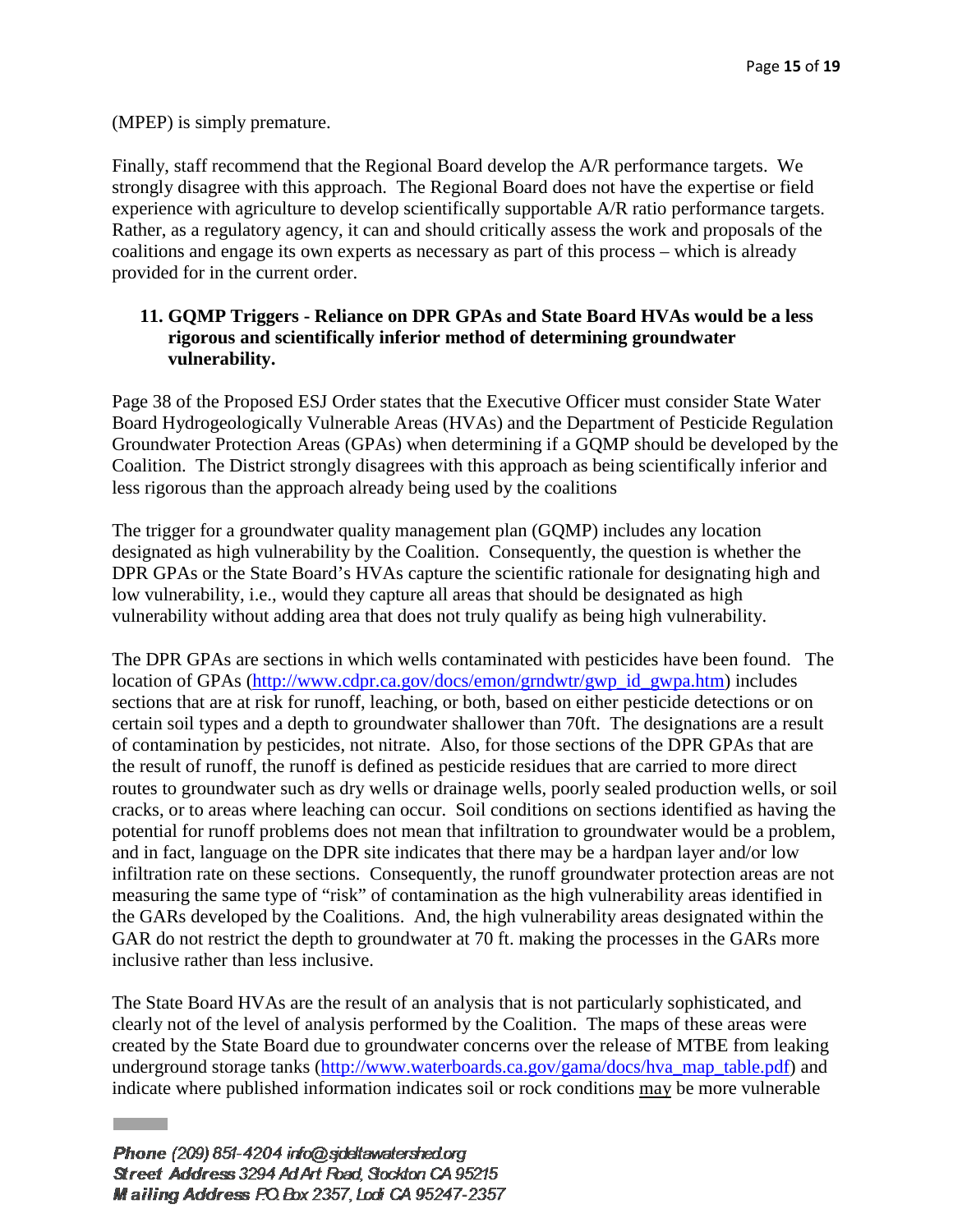(susceptible) to groundwater contamination. (The State Board underlines the term "may" in their description.) The State Board indicates that although the areas were designated over concerns about MTBE, these areas may also be vulnerable to other contaminants released at the surface.

After the Coalition's high vulnerability areas were developed, they were compared to both the DPR GPAs and the State Board's HVAs. While there was great deal of overlap, the Coalition's HVAs encompass more area than the two state agency's high vulnerability areas, and are more inclusive of conditions that could lead to contamination. Where the Coalition's high vulnerability areas do not include some GPAs or HVAs, the analyses performed by the Coalitions is significantly more rigorous than either of the designations by the state. Requiring adherence to one or more less rigorously derived categorizations makes little sense.

The District recommends leaving the method for designation of high and low vulnerability as it is in the current order and not requiring that high vulnerability areas include the DPR GPAs or the State Board's HVAs.

# **12. Private Water Supply Well Testing**

The District understands the concern about nitrates in drinking water and agrees that testing of drinking water wells is a good practice. However, the District disagrees that requiring members to test drinking water wells should be a part of the irrigated lands regulatory program because:

- 1. In many cases, the Coalition member will be a tenant who has no authority to access a drinking water well located on an area of the property that he is not leasing for irrigated agriculture, let alone any legal obligation to provide drinking water to the tenant who may be living in a home on that property.
- 2. Many drinking water wells will go untested because they are not located on irrigated lands enrolled in this program. A comprehensive public health well testing program is the only way to address all drinking water wells.
- 3. The District will not take on responsibility for drinking water wells in any way. If there is any requirement in the order related to drinking water, it will have to be handled directly between members and the Regional Board.
- 4. There are costs associated with testing and reporting and provision of alternative supplies that the State Board has not analyzed. These costs must be carefully analyzed before imposing entirely new components to a regulatory program.

## **13. Proposed Changes to Surface Water Monitoring Program**

Staff's Proposed ESJ Order directs the Regional Water Board to review and modify the surface water monitoring program because "we cannot find that it is, in fact, of sufficient density (spatially or temporally) to identify locations of possible pollution."' Under the current order, the coalition relies on core monitoring sites to generate data which are representative of other sites within a specific zone. Staff's concern is that even if zones have several watersheds with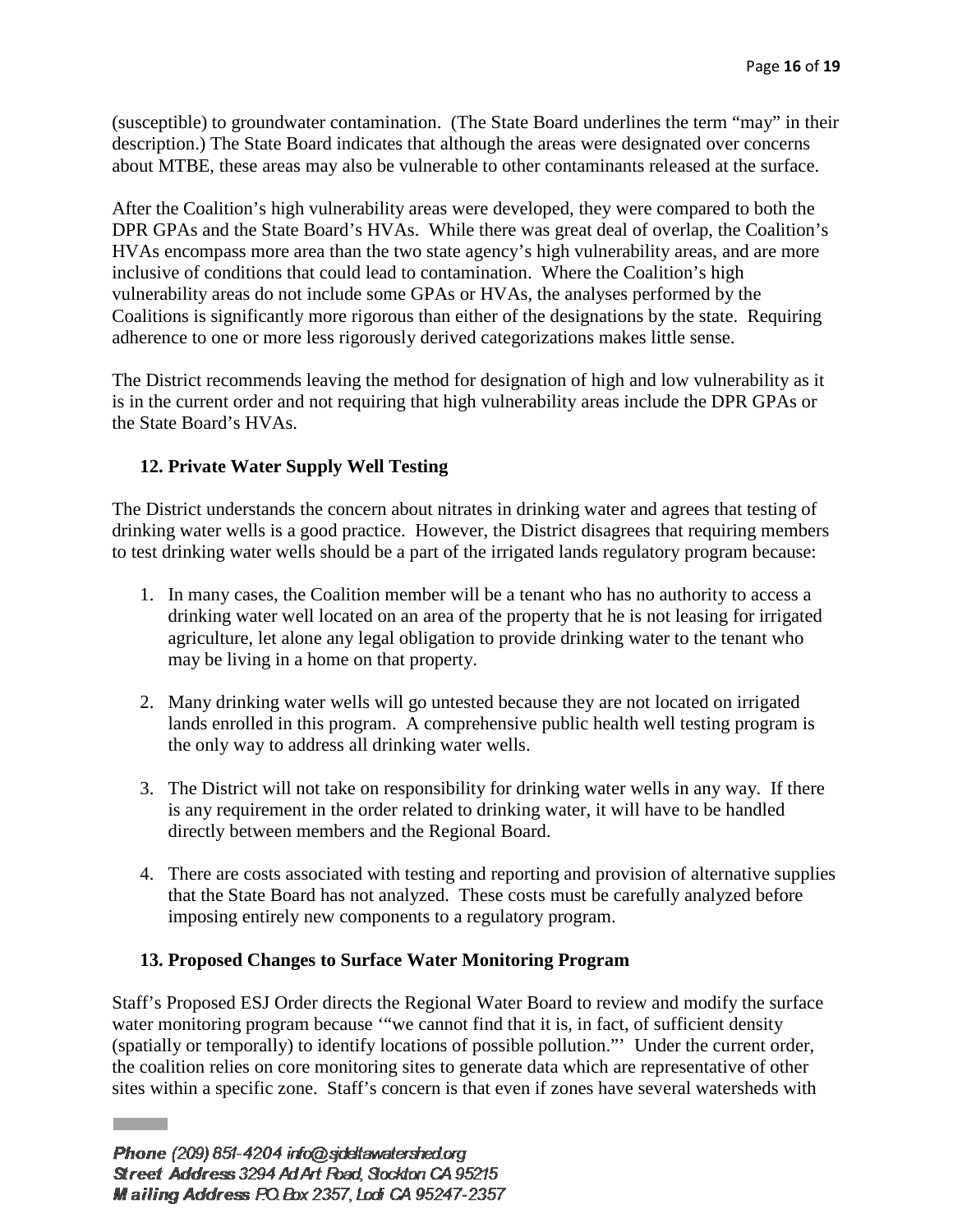similar soils, similar crops, management practices and other conditions, a grower in one portion of the zone could cause a problem that would go undetected because insufficient monitoring is occurring.

Staff does not believe that the current monitoring program has a sufficient density of sites both spatially and temporally. Their directive is for the Regional Board to change the surface water monitoring program to be of sufficient spatial and temporal density. The objective of such a design is "to pursue exceedances with increasingly focused monitoring in upstream channels designed to narrow down and identify the approximate area and sources of exceedances." Implicit in this objective is also the requirement to have a sufficient spatial and temporal monitoring density to detect exceedances in the first place.

The District strongly disagrees with staff's conclusions. To develop a "bigger" monitoring program, the primary question becomes what is sufficient spatial and temporal density of monitoring locations/timing? To absolutely guarantee that no chemical exceedances or toxicity goes undetected, it would be necessary to monitor all water, at all locations, continuously essentially removing all water from the Coalition region. Because this is not possible legally, logistically, or financially, any monitoring program necessarily involves sampling in space and time. Sampling is defined as the process of selecting individual items from among a larger population of those items. If the process of sampling is done correctly, the condition (e.g. water quality) of the items in the sample is representative of the condition in the entire population. Any monitoring program that involves "sampling" necessarily involves some risk that exceedances of the WQTLs for chemicals or toxicity may not be detected. Eliminating all risk of undetected exceedances is not possible but the goal of a representative sampling program is to reduce the risk of missing an exceedance to an acceptable level.

Staff's assumption in the proposal to increase the density and frequency of monitoring is that the water quality in each waterbody is independent of the water quality in every other waterbody. With this assumption, the logical conclusion is that the only way to understand water quality across the entire coalition region is to sample everywhere, all the time. The fallacy of this logic can be seen using an analogy to sampling marbles in a closed box. Suppose there is a closed box containing black marbles and white marbles drawn from two different jars in some unknown proportion, one jar containing all black marbles, the other jar containing only white marbles. The question becomes how many marbles must be removed from the closed box to determine the color of every marble in the box. With only two colors, the probability of removing a black marble is 50% meaning that I can only be "half" certain of the color of each of the marbles in the box. If the color of each marble is independent of the color of the other marbles in the box, and I want to know the color of every marble with absolute certainty, the answer is that every marble must be removed and its color determined.

However, if we know that all of the marbles in the box are the same because we pulled them from the same jar (e.g., the jar of black marbles), we only need to pull a single marble out of the box to know the color of all the remaining marbles in the box.

The Coalition developed zones in which crops, soils, pesticide applications, weather, and other factors are similar, all leading to similar applications with a similar potential for exceedances. In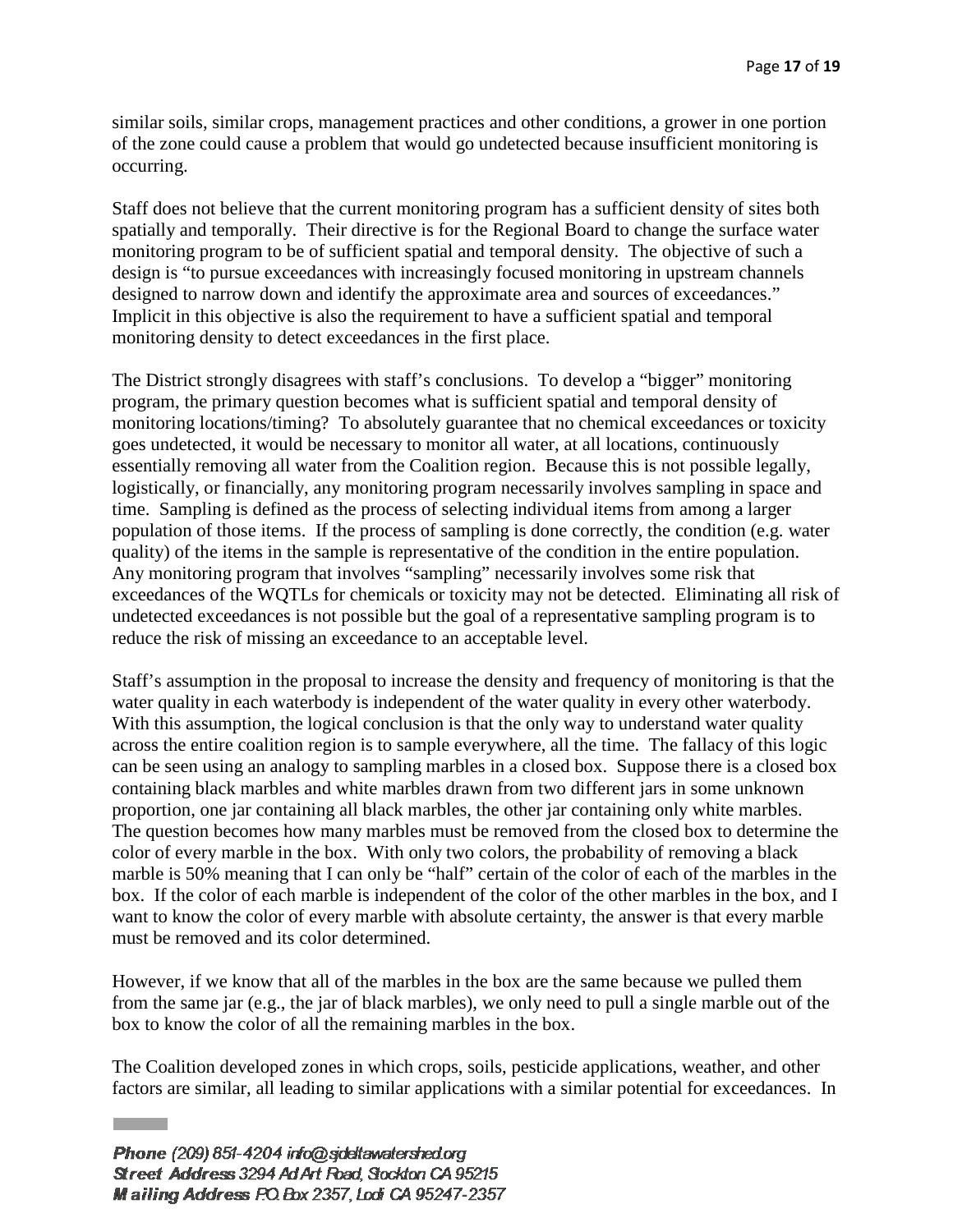other words, each zone is like a source jar of marbles. The analogy is that we sample a single waterbody in a zone and determine that there is an exceedance of a WQTL. We know that there could be the same exceedances at other waterbodies in the zone and therefore we sample to confirm. The only difference between the marble analogy and the Core-Represented Site-Zone approach is that we are not absolutely certain that water quality is identical across the entire zone.

Knowing that similar farming practices and environmental conditions in a zone are extremely likely to generate similar water quality gives us confidence that when water quality is good in the Core site, it is good everywhere in the zone and conversely, when water quality is impaired at the Core site, it is likely to be impaired everywhere in the zone. However, to increase our confidence that this is in fact the case, the Coalition rotates the Core Sites every two years, and the Coalition does sample all Represented Sites when an exceedance occurs at the Core site.

Additional upstream sampling does not improve the ability to identify sources of exceedances. For two years, the Coalition monitored upstream and downstream sites during the same sampling event in every waterbody in which an accessible upstream site was available. This effort did not result in any significant improvement in the ability of the Coalition to identify growers that were discharging to surface water. After reviewing the data during numerous discussions with Regional Water Board staff, it was the recommendation of the Regional Water Board that the Coalition discontinue the upstream and downstream monitoring and focus on using alternative means to identify potential dischargers.

The Coalition uses Pesticide Use Reports to identify all members who had the potential to discharge and cause exceedances of chemical WQTLs or toxicity. Rather than spending time to isolate one or a few members, the Coalition determined that treating all upstream members equally was the most effective method of reducing exceedances. Over the last several years, this approach has led to identification of numerous potential dischargers, increased outreach to those growers, and significant improvements in water quality. The SJCDWQC's record of success is seen in the completion of 64 management plans across both core and represented sites since 2012.

## **14. Off-Site Data Storage is Expensive and Unnecessary**

Staff's proposed order would require duplicative off-site data storage at an additional expense. There appears to be a concern that valuable data could be lost if it is all stored on a single computer that could suffers a malfunction.

The District agrees that data storage back-up is essential, but disagrees that off-site storage serves any meaningful purpose. There are numerous options for storage that meet the intent of the requirement but reduce the cost of the backup/storage effort. The SJCDWQC (and the ESJWQC) data are backed up nightly whenever changes to the databases occur (e.g. the addition of new Nitrogen Summary Report data). If no changes occur, total system backup occurs every 7 days. The backup is made to tape and the tape is stored offsite negating any possible loss of data due to a catastrophe such as a fire.